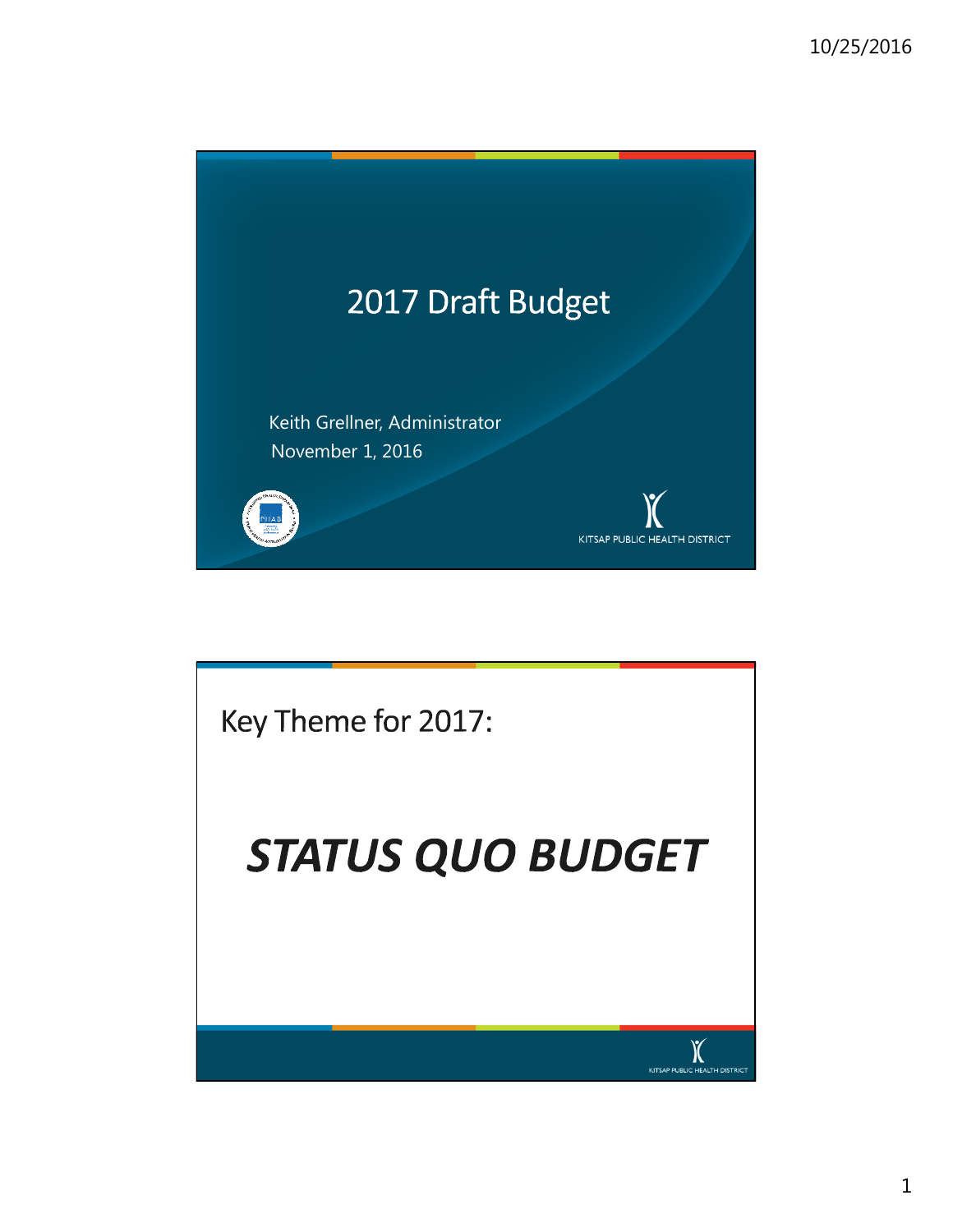|                                                                                        | <b>Budget Comparison</b><br>2016 vs. 2017 |                |                               |
|----------------------------------------------------------------------------------------|-------------------------------------------|----------------|-------------------------------|
|                                                                                        | $2016 -$<br><b>Amendment 1</b>            | $2017 - Draff$ | Difference-<br>2016 vs. 2017  |
| <b>Total Revenues</b>                                                                  | \$11,497,425                              | \$11,684,594** | $+$ \$187,169                 |
| <b>Total Expenditures</b>                                                              | \$11,987,474                              | \$12,141,859   | $+$ \$154,385                 |
| <b>Fund Balance</b><br>Increase<br>(Decrease)                                          | $($ \$490,049)                            | (457, 265)     | $-$ \$32,784                  |
| Revenues & Other<br><b>Fund Sources Over</b><br>(Short) of<br>Expenditures             | \$0                                       | \$0            | \$0                           |
| **Does not include 2.4% increases requested of Health Board Member Entities = \$39,440 |                                           |                |                               |
|                                                                                        |                                           |                | KITSAP PUBLIC HEALTH DISTRICT |

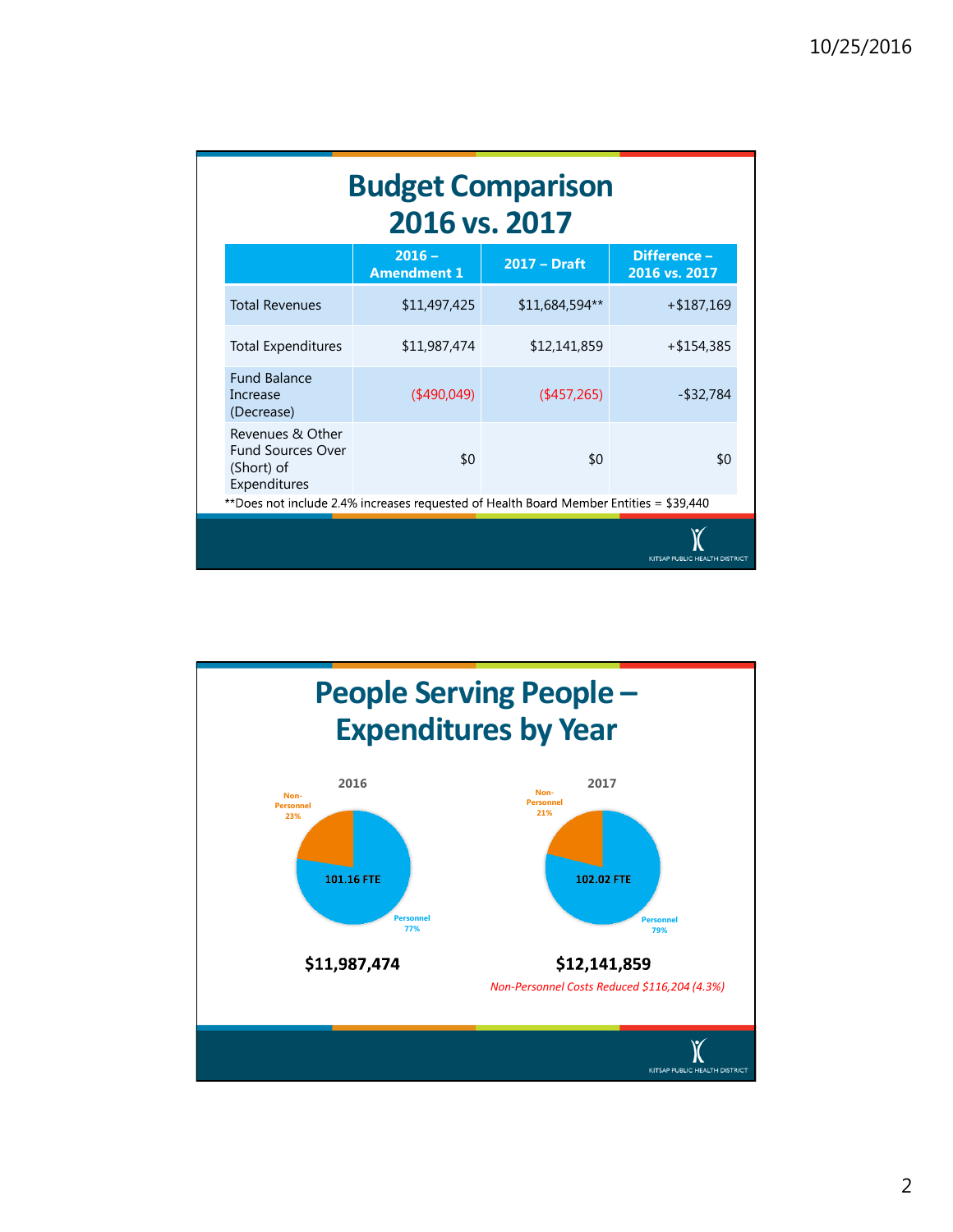



3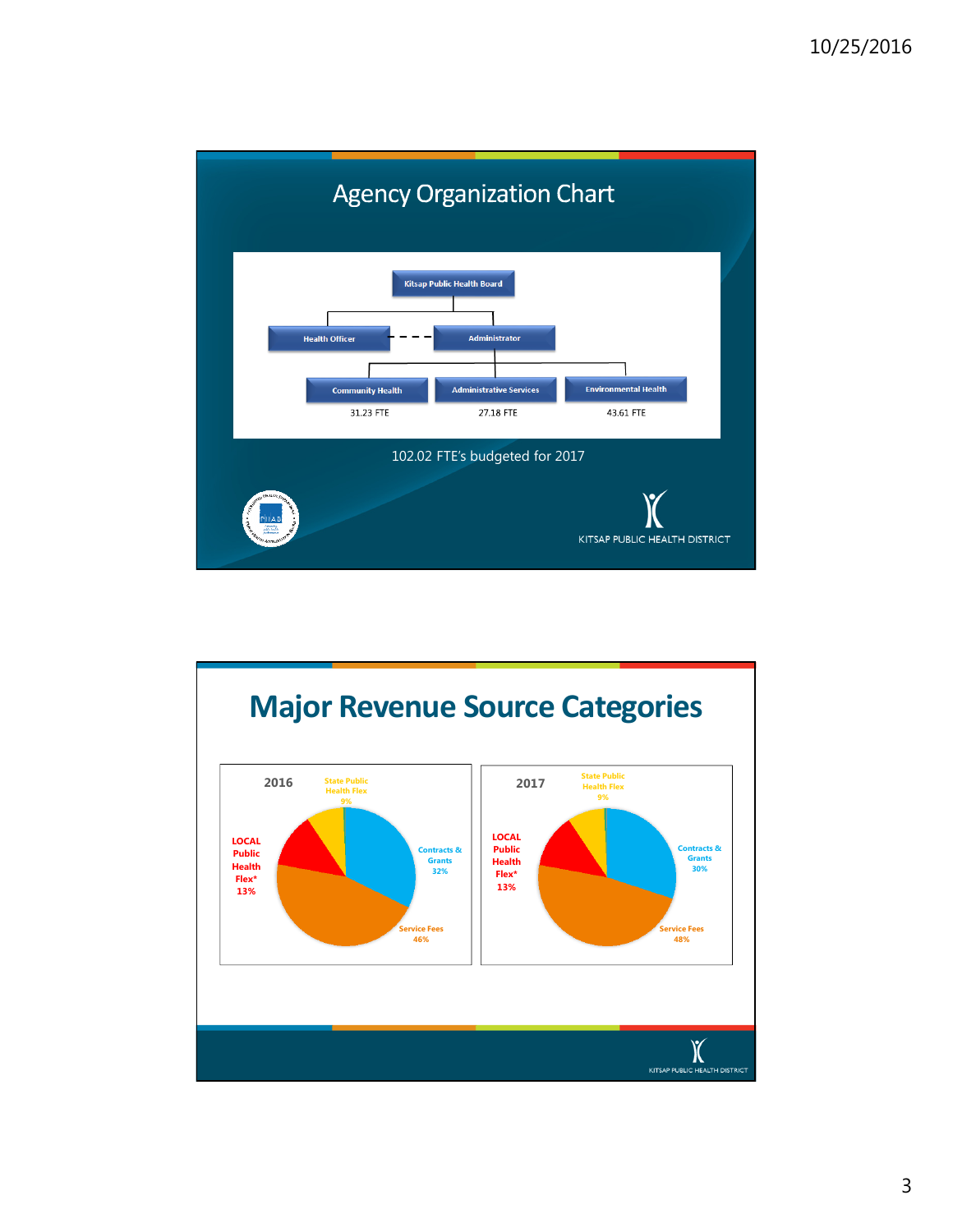| <b>Budget Comparison -</b><br><b>Evolution of 2016 Budget</b>              |                            |                                 |                                   |                                     |  |  |
|----------------------------------------------------------------------------|----------------------------|---------------------------------|-----------------------------------|-------------------------------------|--|--|
|                                                                            | $2016 -$<br>September 2015 | $2016 -$<br><b>January 2016</b> | $2016 -$<br><b>June 2016 (RT)</b> | $2016 -$<br>September 2016<br>(YTD) |  |  |
| <b>Total Revenues</b>                                                      | \$10,453,245               | \$11,497,425                    | \$11,560,801                      | \$10,822,933                        |  |  |
| <b>Total Expenditures</b>                                                  | \$11,152,577               | \$11,987,474                    | \$11,760,460                      | \$9,879,607                         |  |  |
| <b>Fund Balance Increase</b><br>(Decrease)                                 | ( \$609, 906)              | $($ \$490,049)                  | (\$199,659)                       | \$943,326                           |  |  |
| Revenues & Other<br><b>Fund Sources Over</b><br>(Short) of<br>Expenditures | \$0                        | \$0                             | \$0                               | \$0                                 |  |  |
|                                                                            |                            |                                 |                                   |                                     |  |  |
|                                                                            |                            |                                 |                                   | KITSAP PUBLIC HEALTH DISTRICT       |  |  |

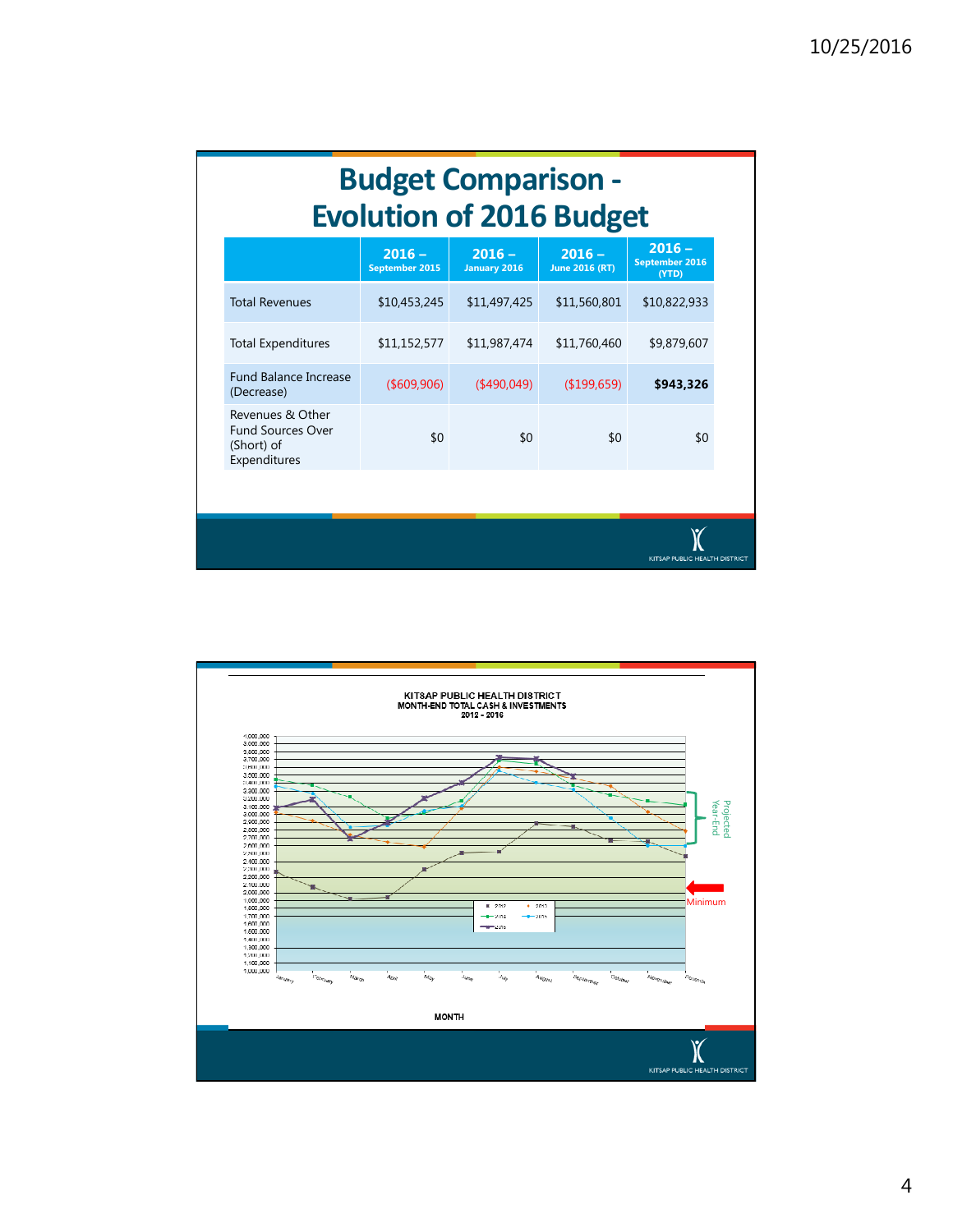

## Cost Savings & Efficiencies for 2017Phase-Out of Family Planning & Community  $\bullet$ Health Division Reorganization = \$200,000 Switch Phone System to VOIP = \$59,000  $\bullet$ 0.5 FTE Reduction in PIC Program = \$55,000  $\bullet$ Sum of Misc. Non-Personnel Costs = \$116,000  $\bullet$ X KITSAP PUBLIC HEALTH DISTRIC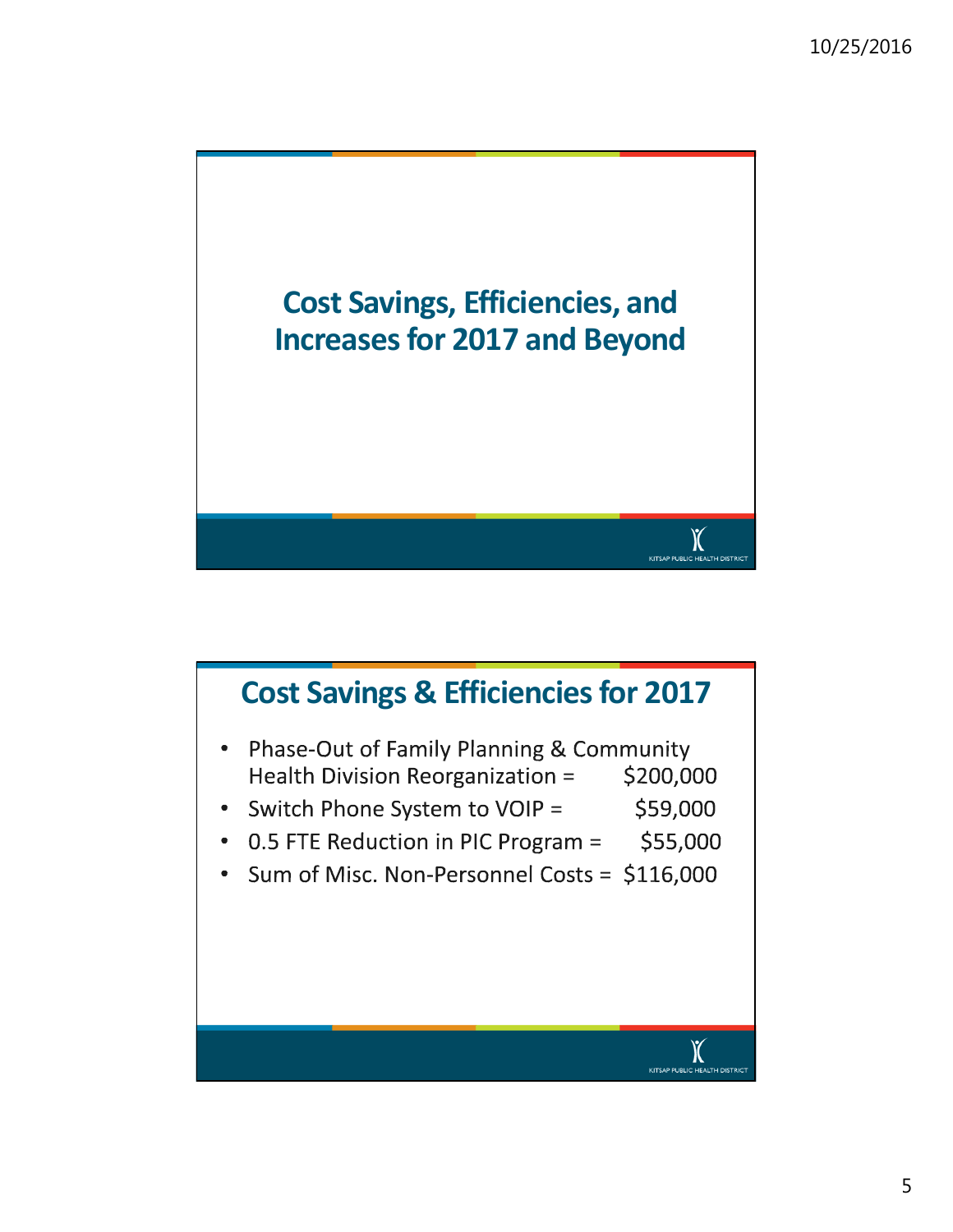## Cost Saving Innovations & New Revenues

- **Email & Text Alerts for Improved Messaging**
- Online payments / credit cards
- **CDC Associates and CH/EH Interns**
- Regional partnerships/contracts (PHEPR, EPI, OCH, Chronic Disease Prevention, Nurse-Family Partnership, Health Navigator, HIV-AIDS Care Management)

KITSAP PUBLIC HEALTH DISTR

- Service Fee Adjustments
- E-Food Inspections (Coming in 2017)